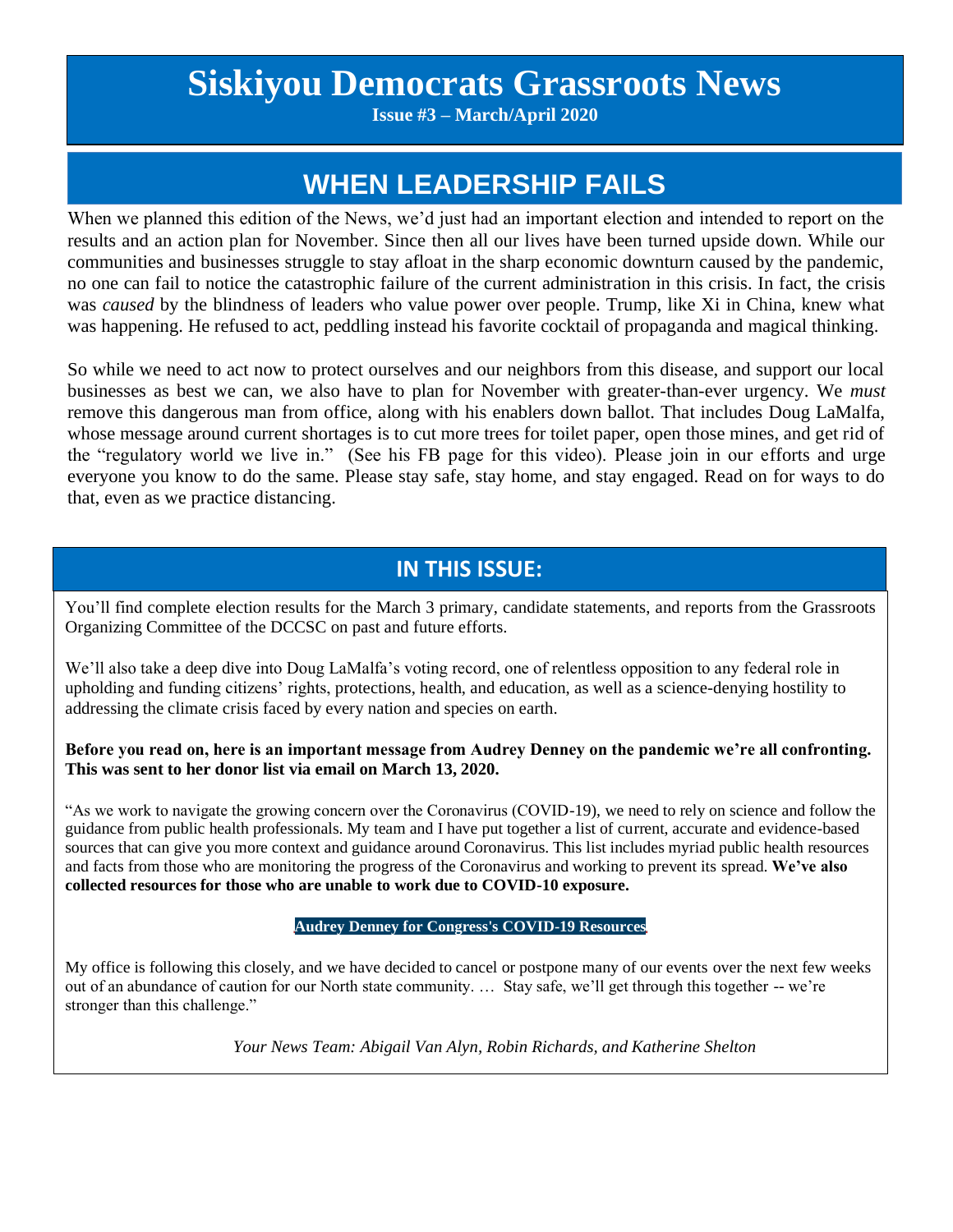# **OUR CANDIDATES FOR NOVEMBER: HOW THEY DID By Katherine Shelton**

#### **Congratulations to Audrey Denney, Elizabeth Betancourt and Pamela Swartz for advancing to the November General Election!**

Siskiyou Democrats will now have the opportunity to put support behind these three strong candidates. And, for Congress, we increased support for Democrats in the primary from 40% (2018) to 45% (2020)!

| <b>United States Congress, CA District 1</b> |                        |                        |
|----------------------------------------------|------------------------|------------------------|
| <b>Candidate</b>                             | <b>Siskiyou County</b> | <b>Entire District</b> |
| Audrey Denney (D)                            | 6,314 (42%)            | 88,765 (39%)           |
| Doug LaMalfa (R)                             | 7,933 (53%)            | 125,327 (55%)          |
| Rob Lydon (D)                                | 478 (3%)               | 8,299 (4%)             |
| Joseph LeTourneau (I)                        | 184 (1%)               | 2,636 (1%)             |
| Gregory Cheadle (i)                          | 140 (1%)               | 2,518 (1%)             |

#### **Audrey Denney** is doing great is Siskiyou County! She came within 1,619 votes of Doug LaMalfa. Thanks to all who worked hard for this result. A lot of work still needs to be done across the rest of the Congressional District, but the work has to start at home.

| <b>State Assembly, California District 1</b> |  |  |
|----------------------------------------------|--|--|
|                                              |  |  |

| <b>Candidate</b>         | <b>Siskiyou County</b> | <b>Entire District</b> |
|--------------------------|------------------------|------------------------|
| Elizabeth Betancourt (D) | 6,262(42%)             | 62,858 (39%)           |
| Megan Dahle (R)          | 7,281 (49%)            | 81,854 (51%)           |
| Paul Dhanuka (I)         | 1,434 (9%)             | 15,199 (9%)            |

**Elizabeth Betancourt** came within 1,019 votes of Megan Dahle in Siskiyou County. In November voters will have a chance to elect an inspiring woman to the State Assembly.

| <b>State Senate, California District 1</b> |                        |                        |
|--------------------------------------------|------------------------|------------------------|
| <b>Candidate</b>                           | <b>Siskiyou County</b> | <b>Entire District</b> |
| Pamela Swartz (D)                          | 5,231 (35%)            | 121,448 (36%)          |
| Brian Dahle (R)                            | 8,460 (57%)            | 195,990 (58%)          |
| Linda Kelleher (I)                         | 1,105 (7.47%)          | 20,660 (6%)            |

**Pamela Swartz** threw her hat into the ring at the last minute and managed to get the support of 121,448 voters across Senate District 1! She will face off against Brian Dahle in November.

| <b>Siskiyou County Board of Supervisors, D-1</b> |                    |
|--------------------------------------------------|--------------------|
| <b>Candidate</b>                                 | <b>Total Votes</b> |
| Angelina Cook                                    | 666 (27%)          |
| <b>Brandon Criss</b>                             | 1,805 (73%)        |

**Angelina Cook** unfortunately lost her bid to represent District 1 on the County Board of Supervisors. She felt that her campaign was able to move the needle further toward democracy.

| <b>Siskiyou County Board of Supervisors, D-2</b> |                    |
|--------------------------------------------------|--------------------|
| <b>Candidate</b>                                 | <b>Total Votes</b> |
| Ed Valenzuela                                    | 2,393 (72%)        |
| Paul C. Beck                                     | 938 (28%)          |
|                                                  |                    |

**Ed Valenzuela** was re-elected to represent District 2 on the County Board of Supervisors.

|                          | <b>Siskiyou County Board of Supervisors, D-4</b> |
|--------------------------|--------------------------------------------------|
| <b>Candidate</b>         | <b>Total Votes</b>                               |
| <b>Catherine Gilbert</b> | 977 (38%)                                        |
| Nancy Ogren              | 1,569 (62%)                                      |

**Nancy Ogren** was elected to represent District 4 on the County Board of Supervisors. **Catherine Gilbert** made a great start to her political career.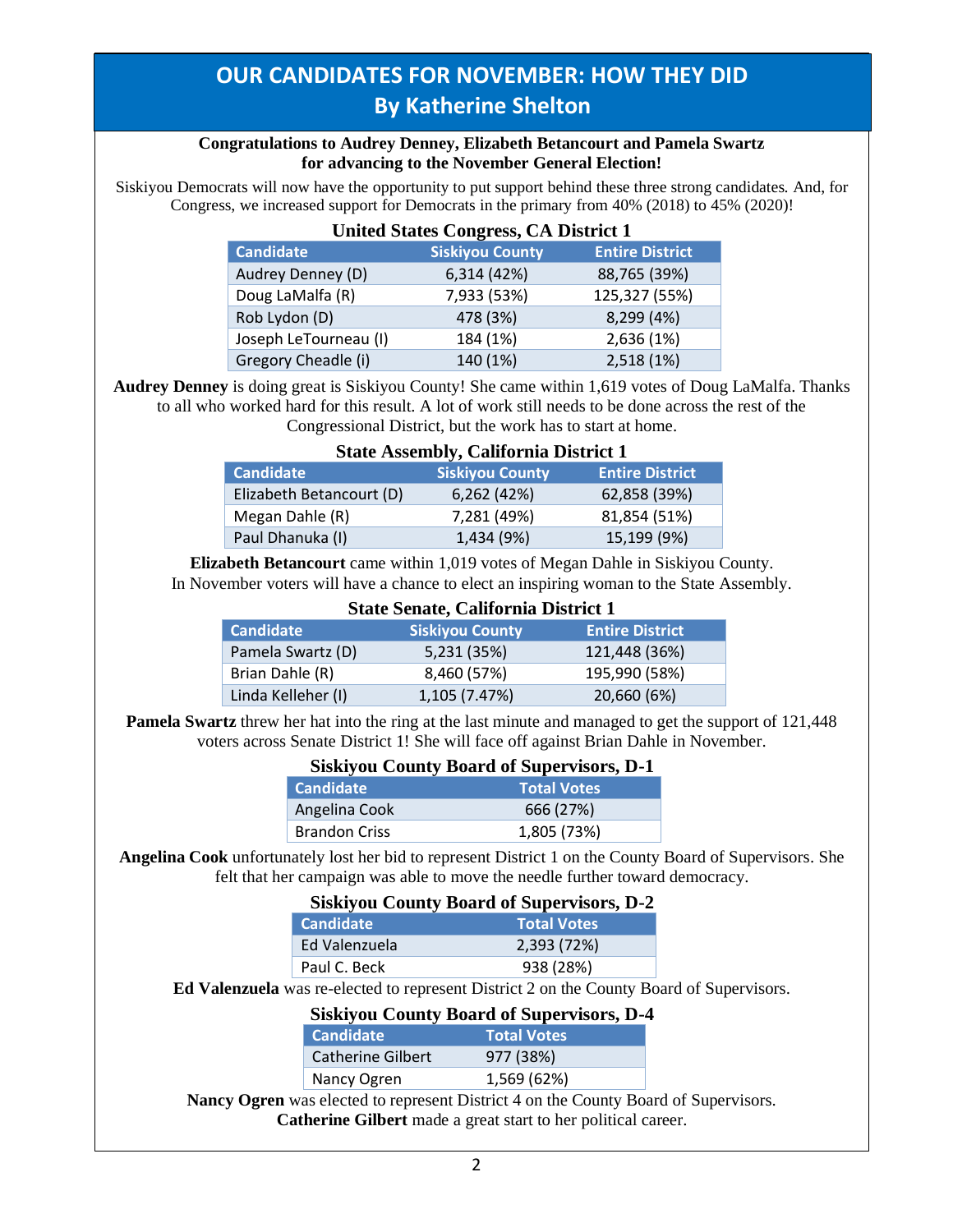# **NOW IS THE TIME TO GET INVOLVED: LET'S WIN IN NOVEMBER!**

The results are in for the primary election, and we're now gearing up for November 2020! We're supporting a terrific trio of candidates: Audrey Denney for Congress, Pamela Swartz for CA Senate, and Elizabeth Betancourt for CA Assembly.

In light of the significant changes in our country these past few weeks—which have us looking at ways to contact voters while limiting in-person contacts—the candidates and our grassroots committee are adapting campaigning to this new reality.

There will be ways for you to volunteer. **Now, more than ever before, is the time for you to get involved. We need good, grassroots leadership—yours!** We have lots going on in the coming months and urge you to join in the effort. It will be all hands-on-deck!

Winning: What will make the difference in November? **VOTER TURNOUT!** We need to get **every** Democrat and Democratic-leaning independent voter to turn in their ballots or go to the polls. And all the data shows that even virtual person-to-person contact makes all the difference.

Getting Involved: What can you do to help? We will have lots of opportunities for engaging with voters – **virtual gatherings, emailing, texting, phone calls, writing postcards and letters to the editor, and donating.** You can **start now** with a small monthly donation to the DCCSC:

[Siskiyou Democrats ActBlue.](https://secure.actblue.com/donate/democratic-central-committee-of-siskiyou-county-federal-1) We'll begin taking action in earnest in July, so we're preparing now by creating volunteer lists. Choose one or more of these activities, then send us an email to [siskiyoudems@gmail.com.](mailto:siskiyoudems@gmail.com) Alice Rogers or Robin Richards will contact you right away, and provide you with information on the timing of each activity.

June Training: Many first-time volunteers worry about their lack of experience, so we're planning volunteer training at the end of June. **Please plan to attend, we hope in-person but possibly online.** You'll acquire all the tools and skills you need to be successful in encouraging Democrats to vote. We'll provide you with the details in the next Grassroots News.

### **Volunteers Extraordinaire!**

Three great volunteers have exceeded expectations! Sandy Sullivan (left) from Mt. Shasta made 1,638 phone calls and Mary and Tom Laurent (right) have written 1,525 postcards in the last three elections. Way to go!



*Sandy Sullivan receives a "phone bank" prize for her exceptional phone banking. Now she can call and save!*



*Mary and Tom Laurent hard at work writing postcards*. *A prize coming soon!*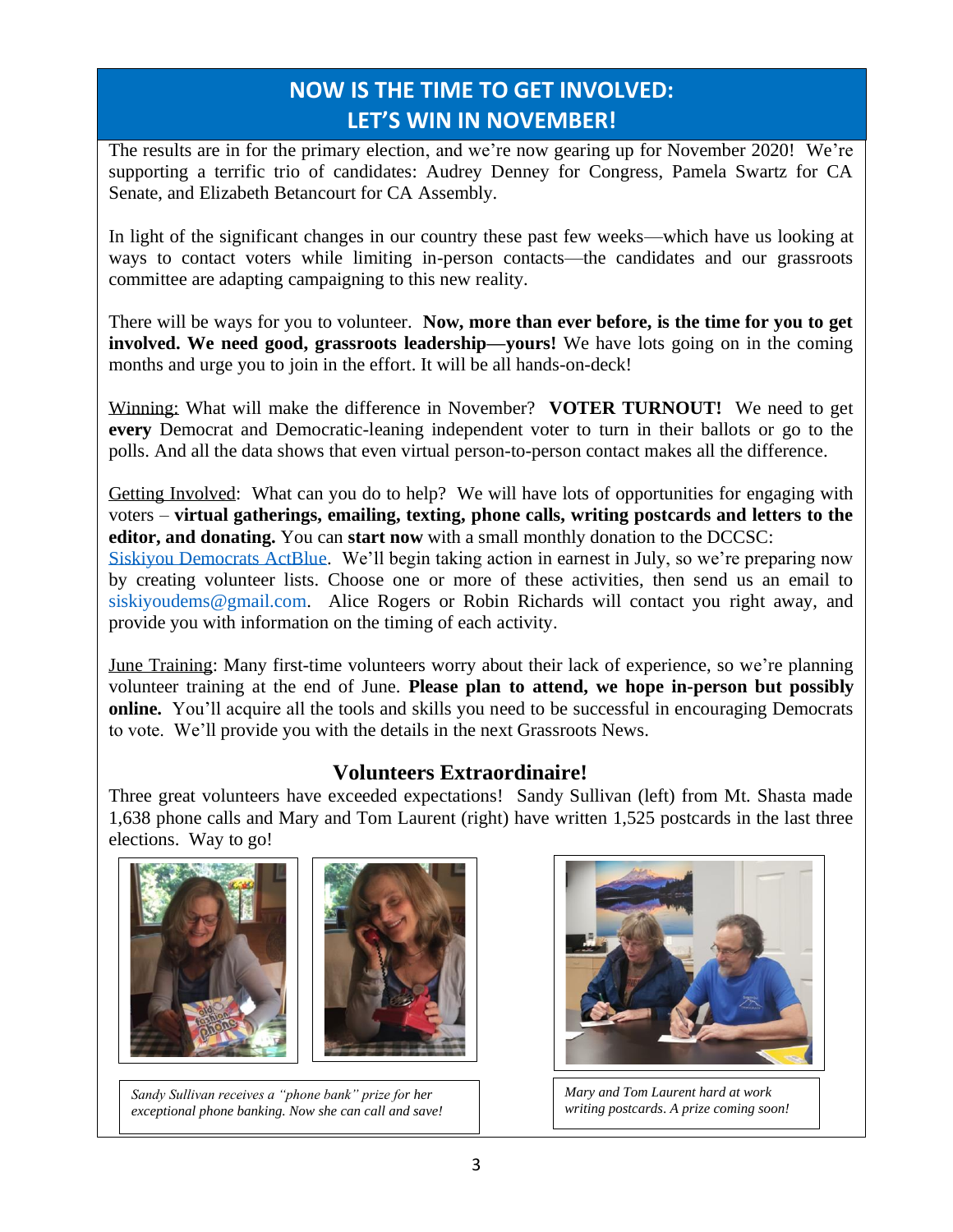### **Doug LaMalfa: NO on Everything That Matters WHY WE NEED AUDREY DENNEY-- by Tom Laurent**

Doug LaMalfa has told us: *"I view my role as that of a representative of the people, someone who fights for them against the overreach of government."* [\(douglamalfa.org/issues\)](javascript:pl_openIFrame().

Let's take a look at his statement. LaMalfa's voting record as our Congressman shows that he rarely votes for what is best for his constituents. Driven by ideology, he votes to make us pay more for healthcare and prescription drugs, to cut off those with pre-existing conditions, and to give us dirtier air and dirtier water. He voted against raising the federal minimum wage. He votes to take money out of our wallets and give it to corporations. He is anti-union, and against essential protections for women and low-income working families.

LaMalfa considers government overreach anything Democrats pass that does positive things for people. This "overreach" ranges from *insuring* clean air and water, voting rights, and equal protections under the law; to *striving* for livable wages, lower health insurance costs, lower-priced prescription drugs, Stock Market stability, and consumer protections; to *protecting* the safety-net of Social Security, Medicare, Medicaid, school lunches and food stamps. **LaMalfa has voted to weaken or defund all of these.**

LaMalfa is anti-women, voting routinely against any measure protecting women from violence, persecution, or recognition. He has done nothing to protect our school children from gun slaughter. He clearly sees the nation's slaughtered school children as 2nd Amendment collateral damage. He voted against universal background checks and an increased waiting period. He votes as the NRA tells him to vote, so he won't lose the conservative white male vote. LaMalfa doesn't believe in human-caused climate change. He believes that God would not allow creation to be destroyed by human activities, rather than believing the 97% of active climate researchers whose fact-based data prove humans are the single greatest cause of global warming.

Trump's 2021 budget plans to cut funding to SS, SSDI and Medicare by ending annual payment increases covering inflation so he can stuff our bloated military budget. But these are cuts to programs that give vital support to the working families of District 1 and across the nation. Based on his record, we can be sure LaMalfa will vote to support these cuts, which would harm every one of our district's roughly 315,000 seniors and many more. This is our Congressman, "representative of all the people."

**So what really drives Doug LaMalfa?** (continued on page 6)



*Rep. LaMalfa enjoys a SNAP turkey dog, the same kind his votes would take away from struggling families. This while his family rice farm has taken almost 5.5 M in USDA subsidies, or corporate welfare.*





*LaMalfa (second from left on stairs) joins his "Freedom Caucus" in storming the House basement, during legitimate Trump impeachment hearings. Republicans hounded Hillary Clinton right here for years.*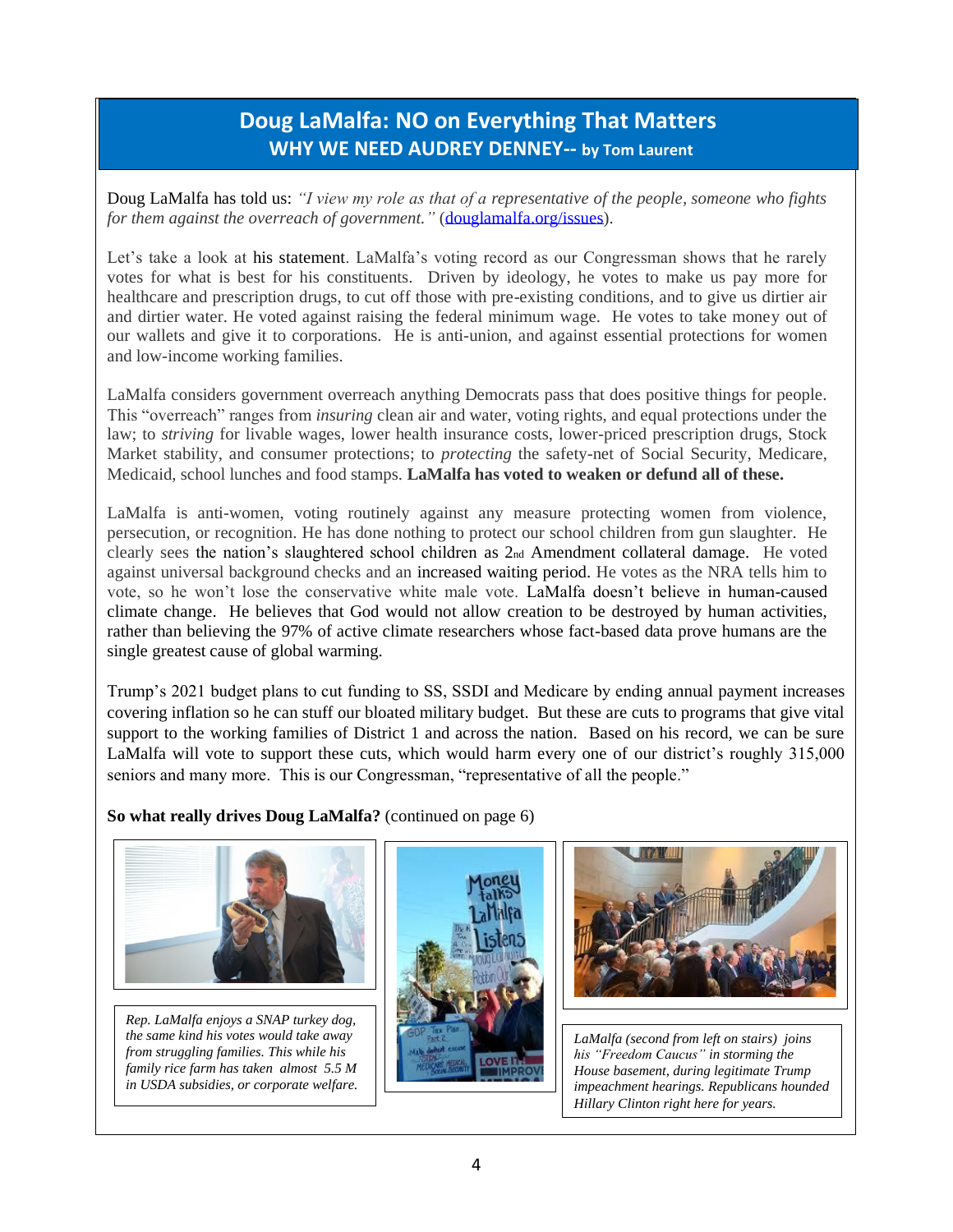### **LaMalfa's NO Votes: A Closer Look**

#### **LaMalfa's votes on critical constituent issues, 2019-2020**

#### **On Voting Rights and Election Security: NO NO NO NO NO NO NO**

*NO on six bills protecting citizens' right to vote, redressing only some of the myriad schemes Trumplicans have cooked up to prevent voter participation; and NO on protecting elections from foreign interference.*

**On Environment and Protecting Public Lands: NO NO NO NO NO NO NO NO NO NO NO**

*NO on eleven bills to protect the environment, from protecting specific wetlands and shorelines, to blocking mining and fracking on protected public lands.*

#### **On Healthcare: NO NO NO NO NO NO NO**

*NO on seven bills, from lowering drug costs, to funding Medicaid, to NO on insuring those with preexisting conditions.*

**On Women's Rights and Protections, and gender equity: NO NO NO NO NO**

*NO on five bills, including the ERA, the VAWA, funding a Women's Museum at the Smithsonian, and gender discrimination in the workplace.*

#### **On Workers' Rights, Protections, and Pay: NO NO NO NO NO**

*NO on five bills including raising the minimum wage, a small pay raise for Federal workers, and protecting workers' right to organize into unions.*

#### **ON School Safety and Sensible Gun Legislation: NO NO**

*NO on the only two bills legislators dared bring to the floor. LaMalfa has a perfect score with the NRA, so if there were more, we can be sure he'd vote against them as well.*

**Among other notable NO votes were**: three against the rights of immigrants and asylum seeks, three against help to student loan holders, three against corporate oversight, two against consumer protections, one against help for homeless vets, one against protecting show horses from mutilation by soring, and one against disaster relief for Puerto Rico. That's 14 total. **NO NO NO NO NO NO NO NO NO NO NO NO NO NO**

In the foreign policy arena, NO votes included a two-state solution in Israel/Palestine, condemning the Saudis for the murder of an American journalist, and **NO on kicking Russia out of the G-7 for its interference in the 2016 election.**

Does LaMalfa do anything at all for his constituents? Why yes! He voted YES three times on funding The Wall instead of healthcare and public education, and YES on a farm bill of great benefit to himself, among others. This bill protects immigrant farm workers, standing in stark contrast to his hostility to all other immigrants.

#### **HAD ENOUGH OBSTRUCTION, HAD ENOUGH HATE?**

# **VOTE—NO NO NO NO—ON DOUG LAMALFA!!**